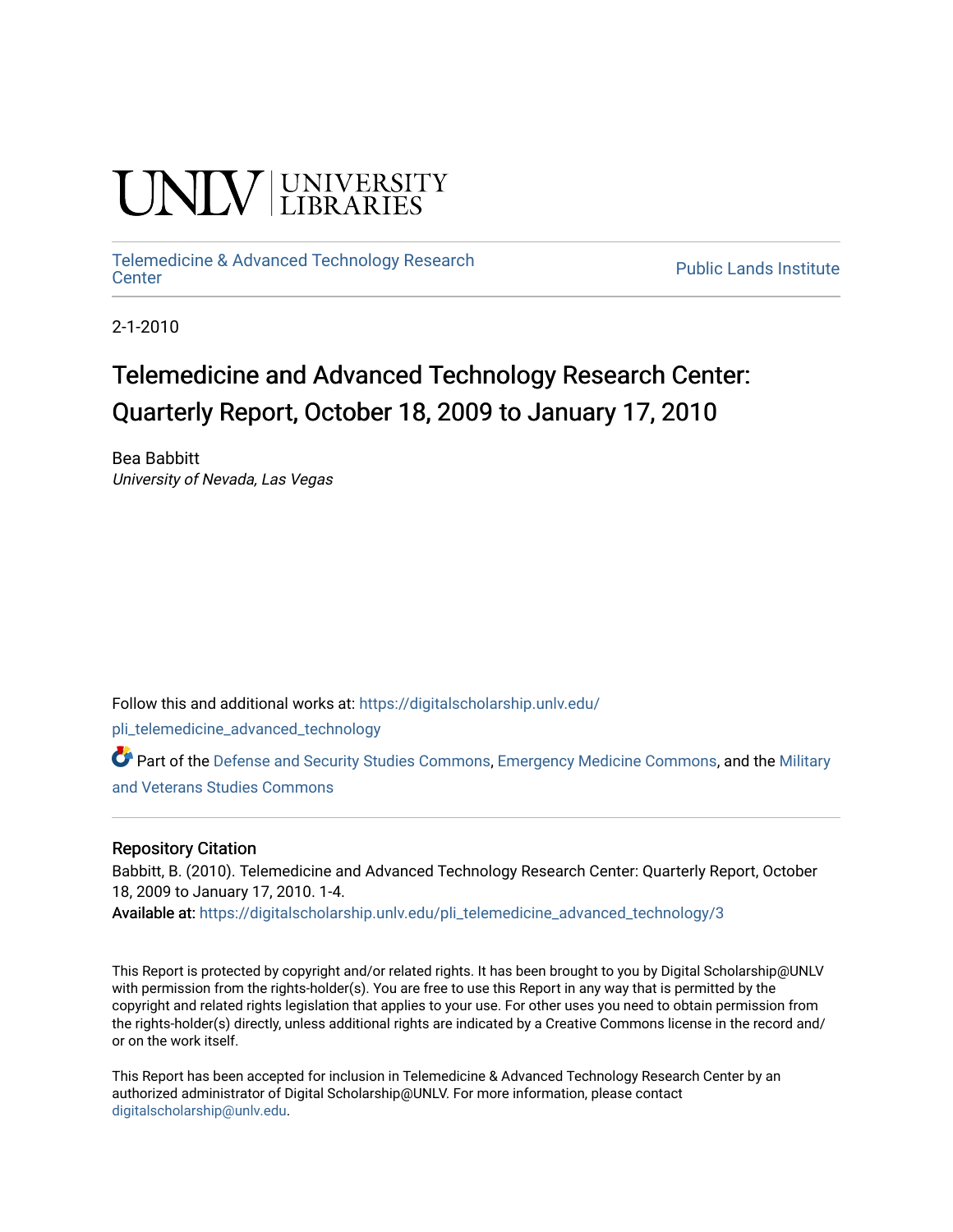#### **Quarterly Report**

- 1. **Contract No:** W81XWH-08-1-0451
- 2. **Report Date**: February 1, 2010
- 3. **Reporting Period**: October 18, 2009 to January 17, 2010
- 4. **PI:** Dr. Bea Babbitt
- 5. **Telephone No**: (702) 895-1506
- 6. **Institution**: University of Nevada, Las Vegas –Division of Educational Outreach (UNLVEO).
- 7. **Project Title**: Development of a P.O.I. and a Blended Learning Ecology for use in Combat Lifesaver Skills Training for the Army.

#### 8. **Current Staff with percent of effort**:

The following personnel were hired on to the project during the  $6<sup>th</sup>$  quarter:

- New Assistant to the Director of Operations
	- o David Nguyen: With Brett Bolton's departure, David Nguyen was hired December 28, 2009, to assist the Director of Operations with document creation and operational tasks. This includes (but is not limited to) quarterly reports, annual reports, meeting minutes, budget revisions, and organizational charts.

The percent of effort of the current project personnel is as follows:

| <b>Name</b>                                  | % of Effort<br><b>Development Stage</b> | % of Effort<br><b>Implementation Stage</b> |
|----------------------------------------------|-----------------------------------------|--------------------------------------------|
| Principal Investigator (Dr. Bea Babbitt)     | 50%                                     | 50%                                        |
| Research Specialist (Dr. Angelina Hill)      | 50%                                     | 50%                                        |
| Director of Operations (Jerry Bussell)       | 50%                                     | 50%                                        |
| Graduate Student (Gordon Louie)              | 80%                                     | <b>20%</b>                                 |
| Graduate Student (Amanda Tarquino)           | 80%                                     | <b>20%</b>                                 |
| Dist. Ed. E-Module Design Team               | 80%                                     | <b>20%</b>                                 |
| Asst. to the Director of Ops. (David Nguyen) | 50%                                     | 50%                                        |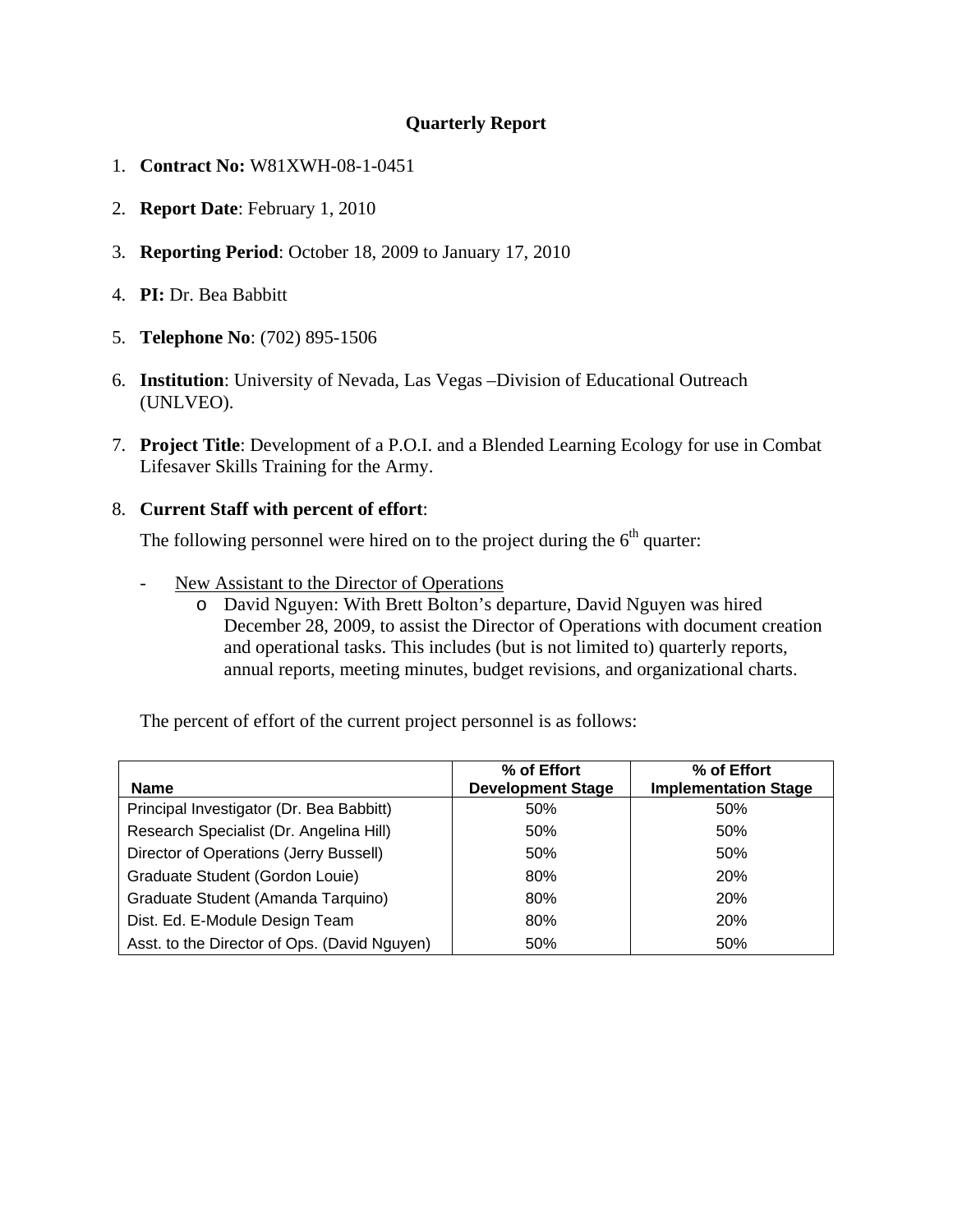#### 9. **Contractual Expenditures by Quarter:**

|                        | <b>This Quarter</b> |                | <b>Project Cumulative</b> |              |                |              |
|------------------------|---------------------|----------------|---------------------------|--------------|----------------|--------------|
|                        | Development         | Implementation | Total                     | Development  | Implementation | Total        |
| Personnel              | 23,875.23           | 26,603.68      | 50,478.91                 | 80,750.48    | 71,603.66      | 152,354.14   |
| <b>Fringe Benefits</b> | 2,494.03            | 2,758.89       | 5,252.92                  | 7,421.23     | 7,490.61       | 14,911.84    |
| Travel                 | 702.59              | 2,754.44       | 3,457.03                  | 702.59       | 9,043.67       | 9,746.26     |
| Operations             | 13,489.80           |                | 13,489.8                  | 13,489.80    | 777.64         | 14,267.44    |
| <b>Indirect Cost</b>   | 17.644.31           | 8,515.99       | 26,160.30                 | 44,528.38    | 23,118.06      | 67,646.44    |
| Total                  | \$58,205.96         | \$40,633.00    | \$98,838.96               | \$146,892.48 | \$112,033.64   | \$258,926.12 |

To date, we have spent a total of **\$ 258,926.12** as follows:

#### 10. **Comments on administrative and logistical matters:**

#### - **10/19/2009 TATRC Planning Meeting**

On October 19, 2009, the members of the UNLV TATRC grant team gathered to meet their new graduate students, Amanda Tarquino and Gordon Louie. After a brief overview of the project's history and future goals, Brett presented a revised version of the budget for critique from Bea and Jerry.

#### - **11/03/2009 TATRC Planning Meeting**

On November 3, 2009, the members of the UNLV TATRC grant team met for a quick update on the status of everyone's individual projects. Brett discussed his recent budget revision and the status of computer purchases, Amanda presented her first PowerPoint slide draft, and Gordon presented his first draft of a few modules from the POI.

#### - **Personal Response System Decision**

As mentioned in last month's quarterly report, we will integrate Personal Response Systems into the POI to enhance student participation and gather valuable class performance data for the instructor. After two months of testing with a PRS set on loan to the UNLV TATRC Team, Dr. Angelina Hill has decided the eInstruction CPSPulse system will work best for our project given their ease of use, feature rich design, and affordable price.

Two complete Personal Response Systems (with 40 clickers each and all necessary accessories) will be purchased and used to enhance student interaction during course instruction at Fort Indiantown Gap. An additional PRS set (with only 20 clickers) will be used as a "Mobile PRS Setup" for the UNLV TATRC Team to use during course material testing and project demonstrations.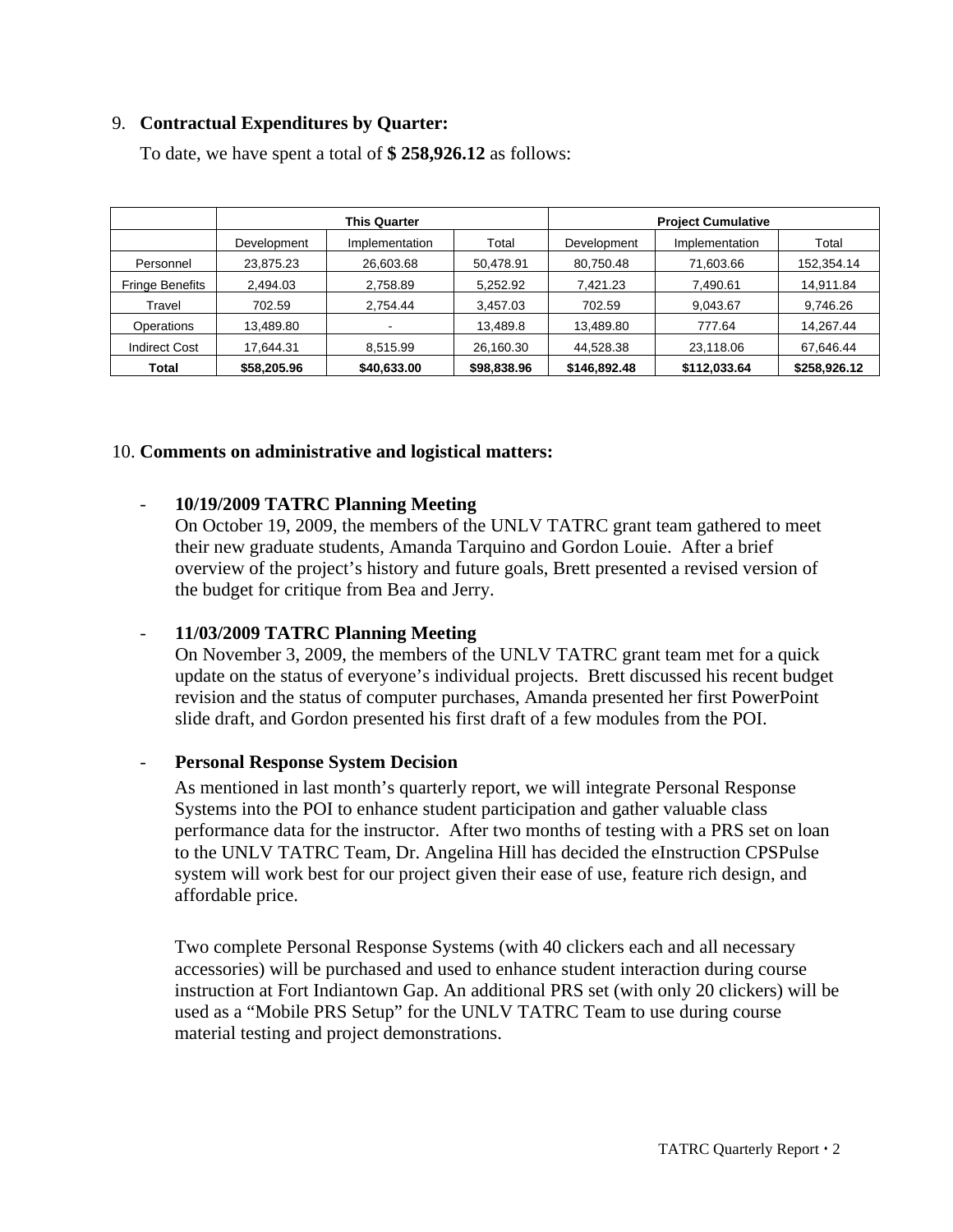#### - **Budget Revision**

Given the project's substantial changes in scope after the passing of our former PI, Dr. Richard Lee, it was necessary to revise the budget for our project. After noting all needed changes, the newly revised budget was created by Brett over a series of meetings with guidance and input from Bea and Jerry. The revised budget, along with all supporting documentation, has been sent to UNLV's Contract Officer for approval.

#### - **12/10/2009 TATRC Full Team Meeting**

On December 10 and 11, 2009, the members of the UNLV TATRC grant team met with representatives from the Telemedicine and Advanced Technology Research Center (TATRC) and Fort Indiantown Gap (FIG) for a full team in-progress review. Throughout the course of this meeting, Bea Babbitt and Major LeVeille gave a basic overview of the project, Angelina updated everyone on the IRB Process, and the graduate students presented their most recent drafts of the POI and accompanying PowerPoint Slides for critique and feedback.

#### - **12/17/2009 TATRC Planning Meeting**

On December 17, 2009, the members of the UNLV TATRC team met to schedule dates to fly to Fort Indiantown Gap and initiate the training, pilot testing, and POI implementation. The following tentative dates were scheduled:

| <b>Important Dates</b>  | Task                                         | <b>Attending Team Members</b> |  |
|-------------------------|----------------------------------------------|-------------------------------|--|
| February 1, 2010        | Due Date for POI and PowerPoints             | Gordon and Amanda             |  |
| February $5 - 6$ , 2010 | PRS/PowerPoint Training @ FIG                | Amanda and Jerry              |  |
| February 9 - 12, 2010   | First round of CLS instruction begins at FIG | N/A                           |  |
| March 16 - 19, 2010     | POI Pilot Testing                            | Bea                           |  |
| March $22 - 26$ , 2010  | POI Implementation 1                         | Angelina                      |  |
| April 13 - 16, 2010     | POI Implementation 2                         | Jerry                         |  |

#### 11. **Scientific Progress for the Quarter:**

#### - **Internal Review Board (IRB) process update**

The institutional review board has notified us that the study meets the criteria for classification as Exempt Category #1. They have asked for minor revisions, including the creation of an information sheet to be distributed to participants that explains the purpose of the study and that their performance is confidential. The information sheet has been created and revisions have been sent back to the IRB for review.